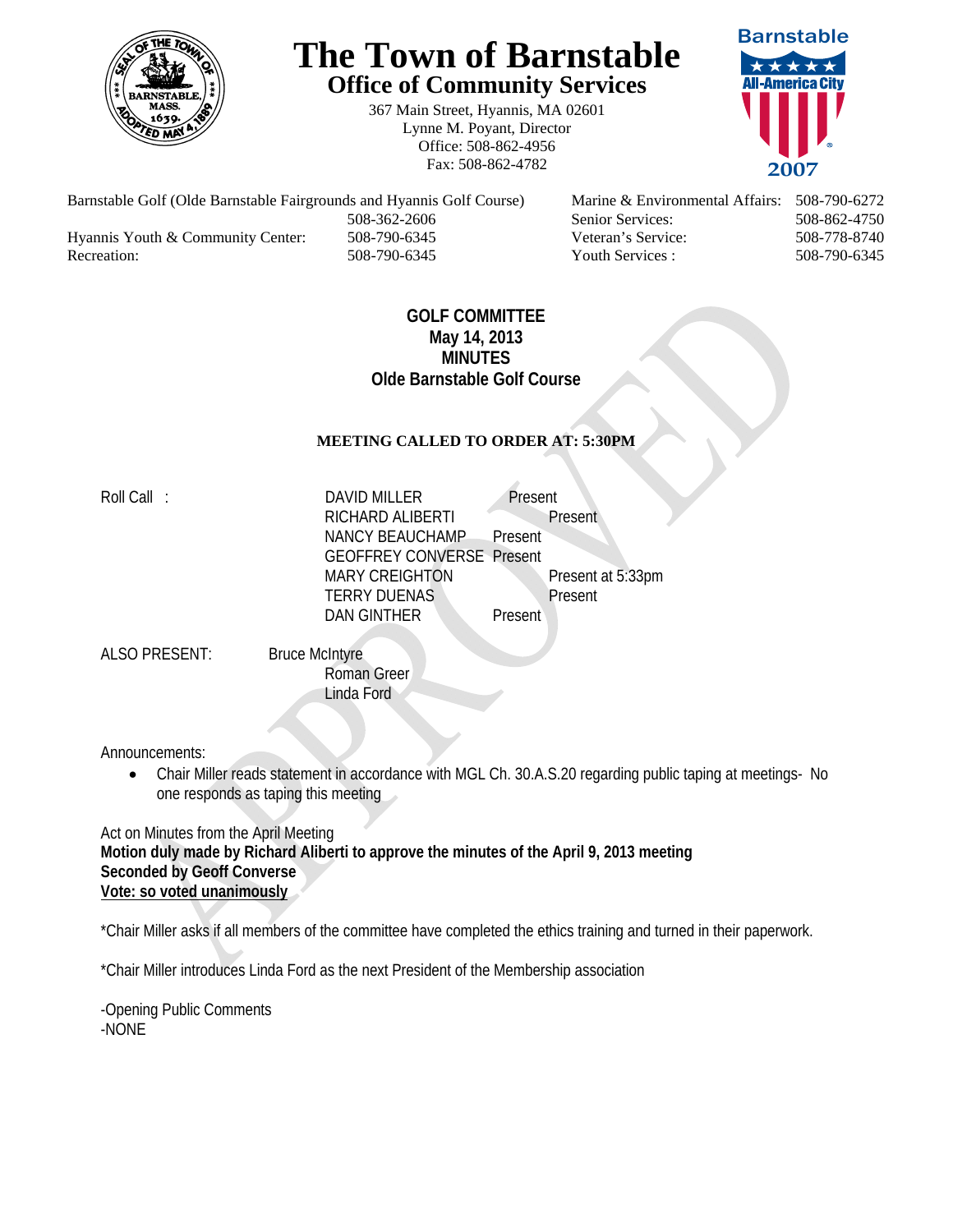#### Old Business

#### Status:

Refreshment Carts - Bruce McIntyre

 Scott and Dan from Hyannis are on board for the current year. The process still may take a couple months. Ian is on board for 2014 if he gets the 2014 contract but has opted out for this current season.

IT Update - McIntyre

• The new website is going through its final stages. We will be training staff on how to use it and update it as needed. We are updating our photos to have better resolution.

Hyannis Renovation Project – McIntyre

• The FY2014 budget review will be coming shortly and we will know better after that takes place.

Lighted Golf Range – McIntyre

- We discussed this in February after we met with Lynne Poyant and others from town departments. The town has requested a formal business plan and Capital Improvement Plan for FY 2015
- Richard Aliberti raised a concern that we should go to the Town Council
- Bruce we need to follow proper procedure in order to make this happen-topic discussed

First Tee School Program – Richard Aliberti

- First Tee school program is May 23 at the Elementary School in Marstons Mills
- Richard thanks the membership association for there generous donation
- First tee school program is great for the kids, there they learn good core values

Junior Golf – Roman Greer

- First Tee program at Hyannis Golf Course is now being run by David Donnellan. He was selected by myself, Joe McCabe, Bruce and Lynne and brings PGA teaching experience.
- There is an after school program running currently at Hyannis Golf Course
- The first tee is open to any kids that want to do it
- Another program we have running this summer is the PGA Junior Golf League.
- It is a little league like format where there are teams, the kids get jerseys and it's held for kids age 8-13.
- We will be doing a ladder tournament for our junior members again this year
- I am the new chairman on the CCJGA we have filled the first two events of the year at Hyannis and OBF with 120 kids at each.

## Committee Plans for FY 14

\*Chair Miller hands out the revised mission statement 1

• Last year we were left out of the annual report we need to make sure that does not happen again

Rates for FY 14-15

- Chair Miller stresses that we need to work out a timeline for rate discussion.
- Bruce the rates need to be ready for a public hearing with the town in September
- There will need to be two committee meetings in July. July  $23<sup>rd</sup>$  will be set for the rate discussion for the 2014 golf season.